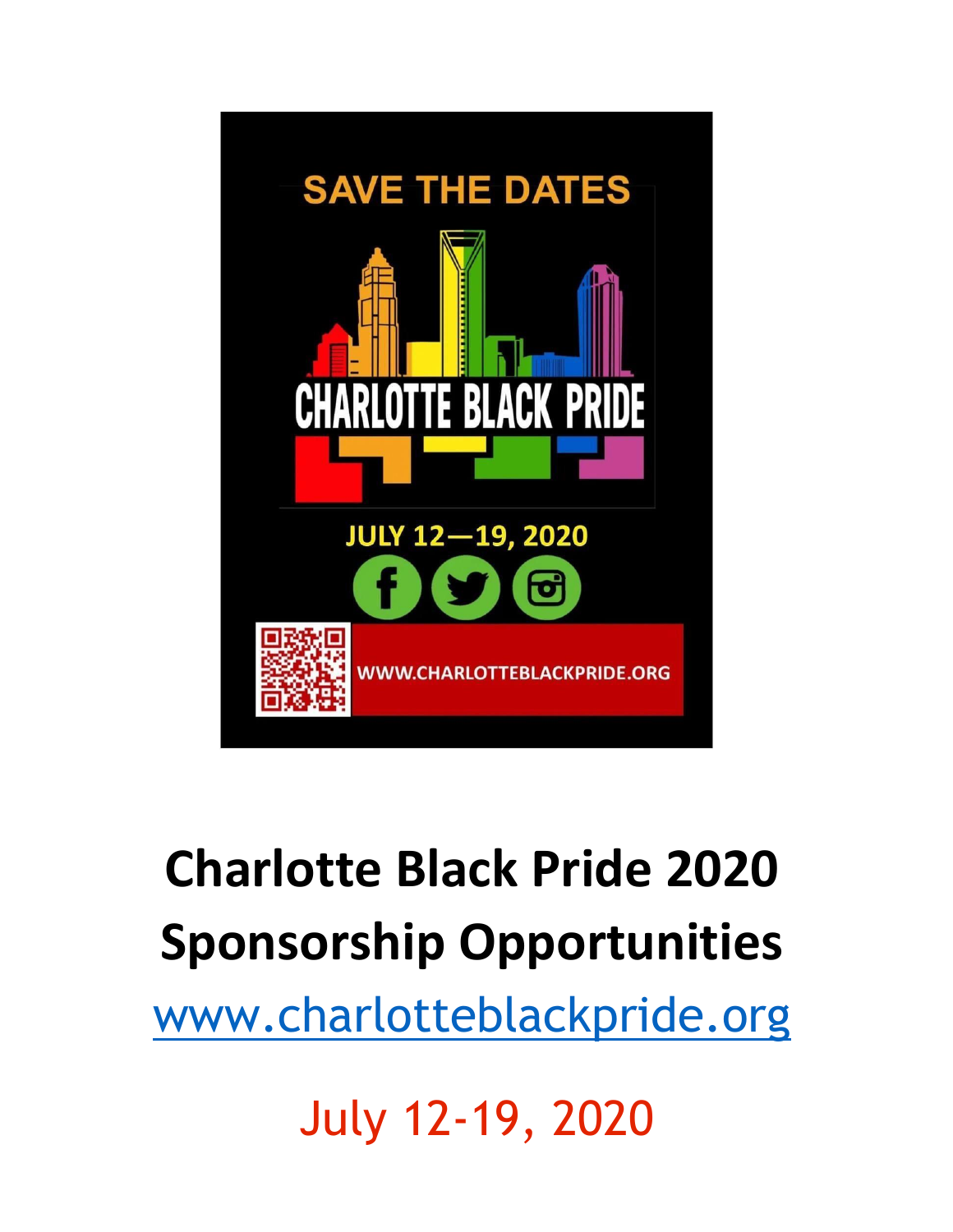## **ABOUT CHARLOTTE BLACK PRIDE**

In 2005 our founders *Damon Blackmon, Jermaine Nakia Lee, Monica Simpson and Korey Handy* organized the first Charlotte Black Pride (CBP) week of events throughout the city. That inaugural festival began with over 7,000 patrons from all over the Carolinas & the Southeast region attending. Today, that legacy continues with an average of **over 25,000 in attendance each year.** The CBP Board of Directors & Volunteers are excited to plan the 15th Pride Week Celebration with the theme **20/20 Vision!**

Our theme embodies our commitment to be fully focused and driven towards our vision of celebrating and empowering all the beauty, strength, uniqueness and likeness that is the Black LGBTQ+ (lesbian, gay, bi-sexual, transgender, questioning and affirming) Community. We aim to make this 15th Pride Week the best ever! But we cannot do it without your help. We are currently welcoming back our faithful CBP Ambassadors & all NEW SPONSORS as well.

The LGBTQ+ Community continues to grow in prominence & visibility throughout Mecklenburg County and the state of North Carolina, especially in the African-American community. In 2017, the Black LGBT advocacy organization, CENTER for BLACK EQUITY recognized The Queen City as one of the top 5 cities for Black LGBTQ+ growth & prosperity. That is why our mission is all the more relevant right now; CBP's Mission Statement: *To promote LGBTQ+ pride primarily for, but not limited to, members of the Black community while building social awareness, embracing spirituality and celebrating the diversity that exists within the community.*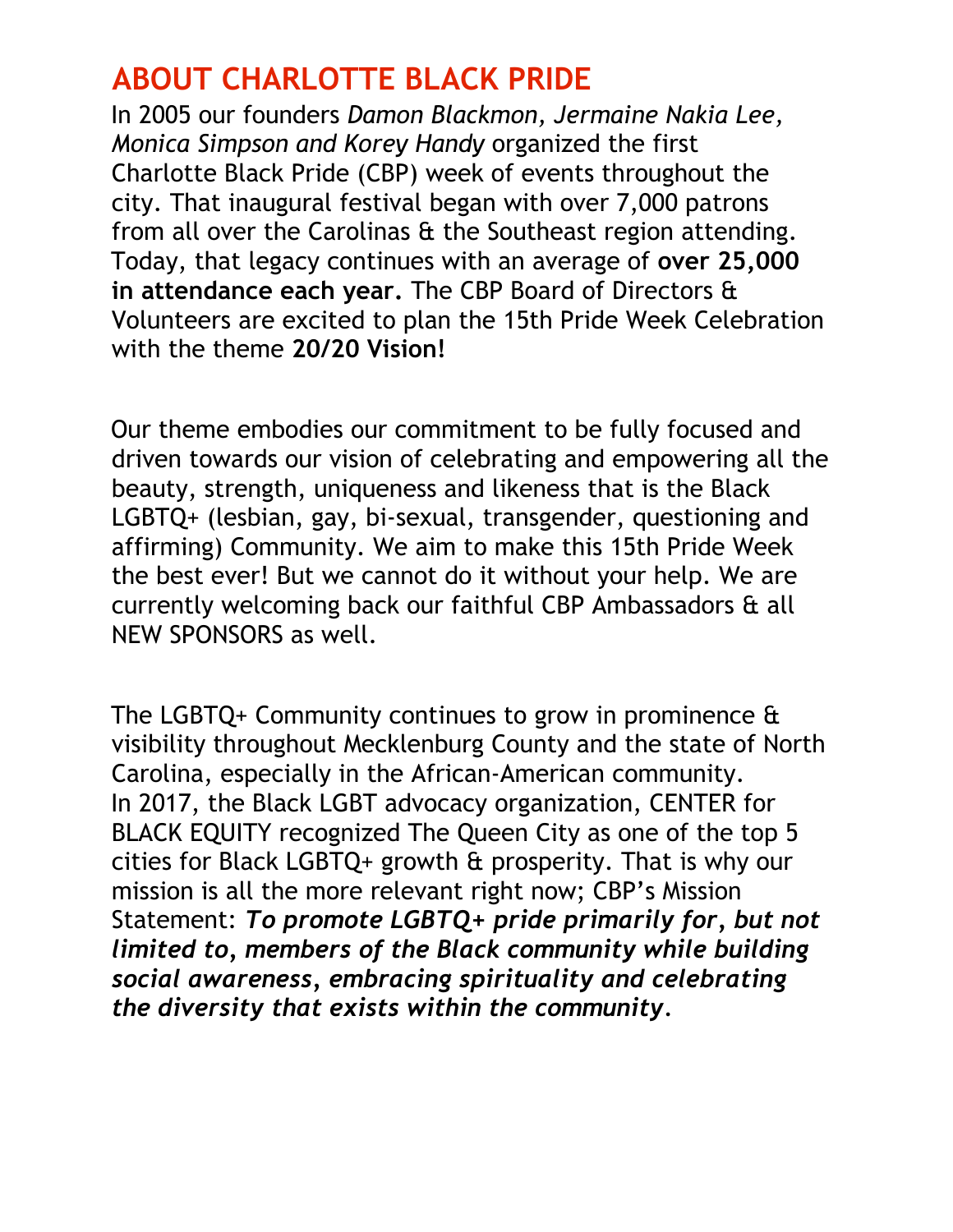## **2020 Charlotte Black Pride Week AT-A-GLANCE:**

Sunday, July 12th **CBP Ms & Mr Charlotte Black Pride Pageant**

Wednesday, July 15th **CBP presents CENTERSTAGE** Celebration of Black LGBTQ+ in Dance: Hip-Hop, West African, Modern Ballet, Liturgical

> Thursday, July 16th **CBP Town Hall Meeting**

Friday, July 17th **CBP Meet-n-Greet Reception**

Saturday, July 18th **CBP Expo Extravaganza** Over 100 vendors & top-notch entertainment *Our most attended event of the week*

Sunday, July 19th **CBP presents The Sunday Jazz Brunch** featuring Charlotte's finest vocalist & musicians

Please see your sponsorship opportunities below. Included are a wide range of opportunities to support our 2020 Pre-Pride Community Activities as well as the 15th annual Pride Week. *CBP is a 501(c)3 tax exempt charitable organization; our EIN is 26-4735241*.

From the entire Board of Directors  $\hat{\alpha}$  our awesome volunteers, we would like to thank you for taking the time to review our sponsorship packet. Should you have any additional questions concerning our sponsorship levels or wish to inquire about additional advertising opportunities, please do not hesitate to contact us. We look forward to partnering with you.

*Pride-fully Yours,*

Board Chair **Development Chair** 

Shann Fulton Jermaine Nakia Lee

Chair@charlotteblackpride.org [development@charlotteblackpride.org](mailto:development@charlotteblackpride.org) 980-309-1318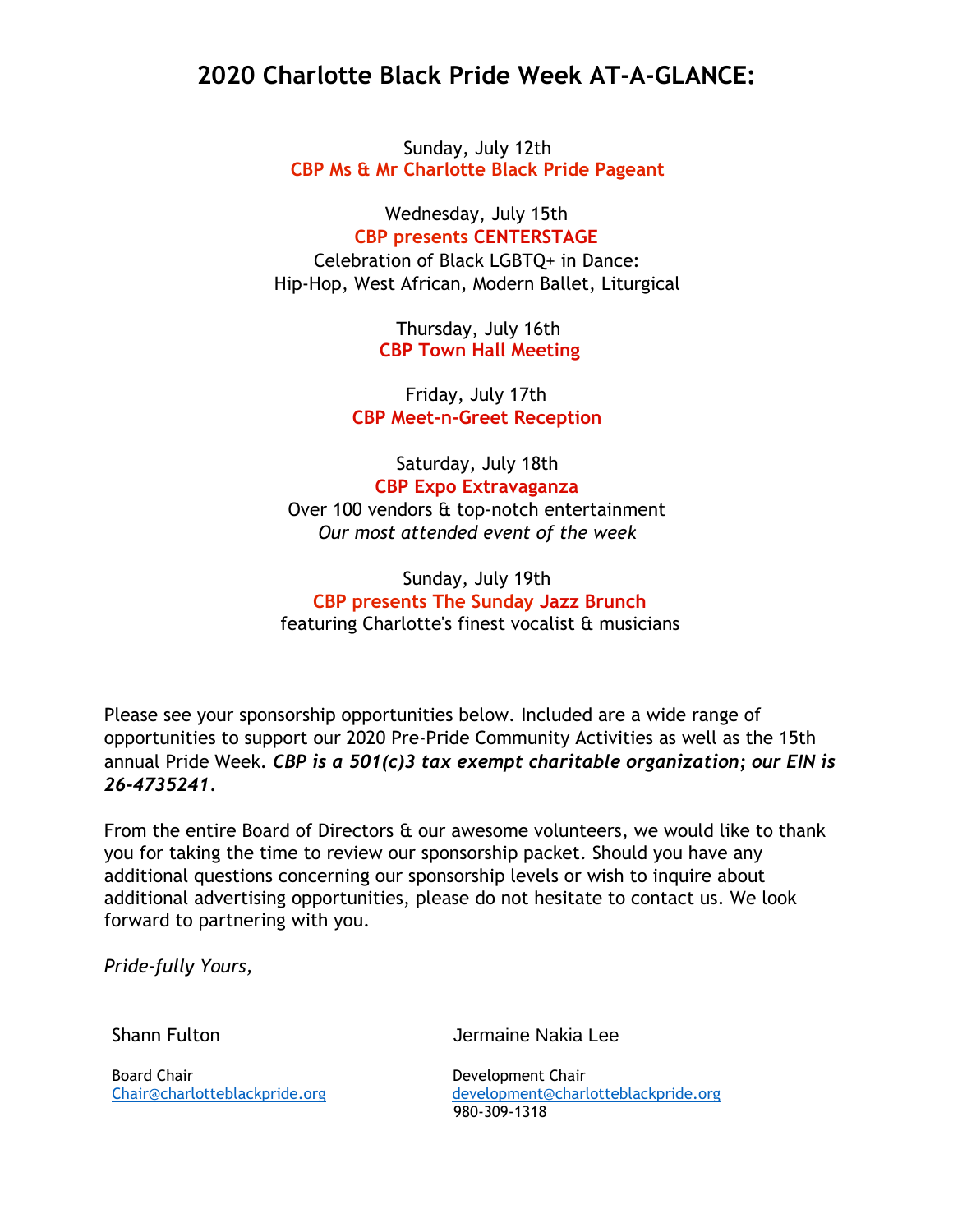## **Target Audience**

Our target audience are lesbian, gay, bisexual, transgender, questioning and affirming people of African descent in communities throughout the Carolinas.

## **Attendance Profile**

More than 25,000 participants attend Charlotte Black Pride each year to experience the beauty and richness of Black Gay Culture.

Male: 61% Female: 39% Average youngest attendee: 18

Average oldest attendee: 48

## **2020 CBP Goals**

- Commitment to consistent community engagement. We have adopted a **Pride 365** perspective. Prior to Pride Week, CBP hosts bi-monthly community- based (free OR low cost) events throughout city.
- Integrate more African-American LGBTQ+ Art & Culture themed events.
- Strategically expand our Community Partnerships.
- Diversify our funding sources in order to strengthen the organization's financial standing.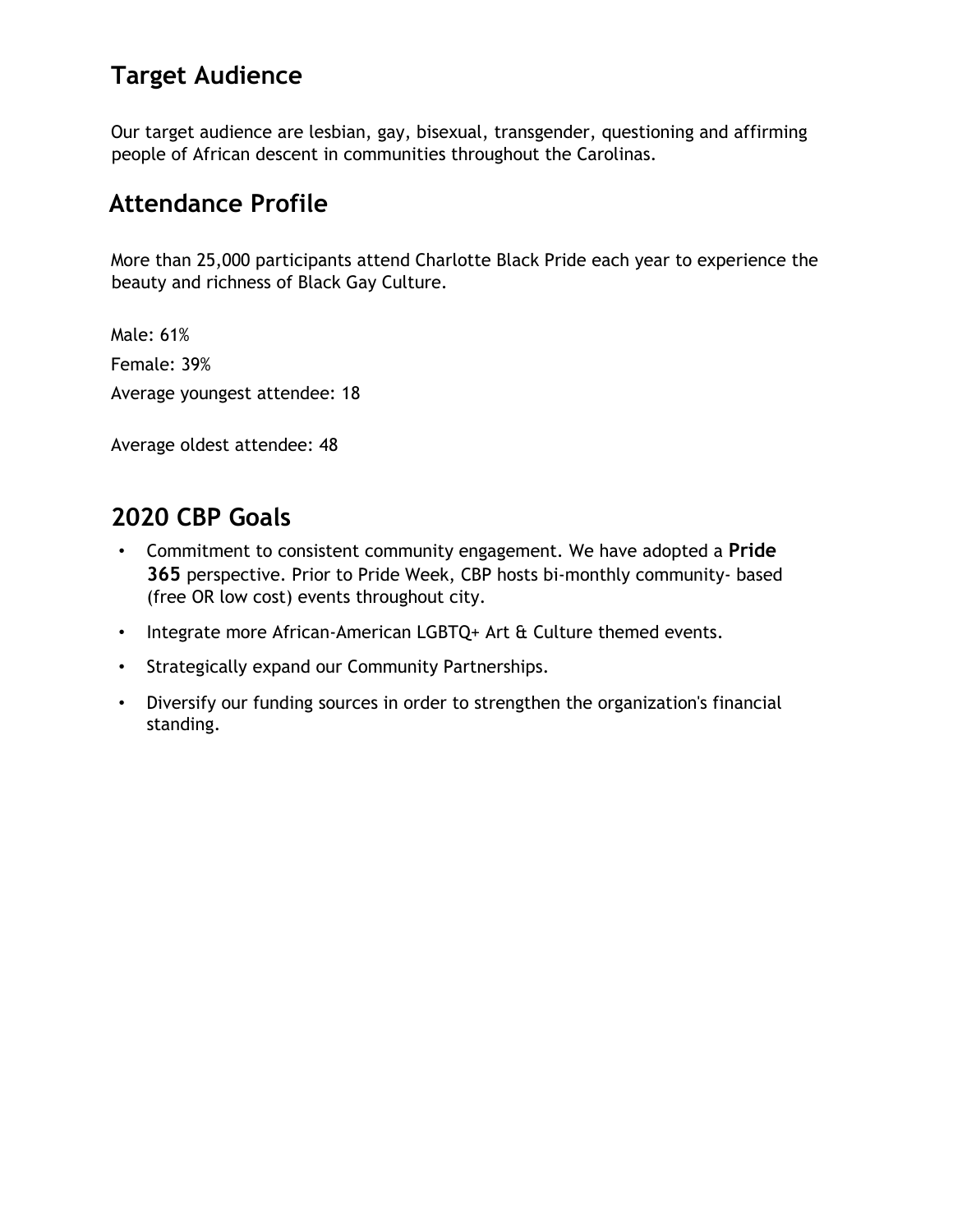## **2020 SPONSORSHIP OPPORTUNITIES**

#### **PRESENTING SPONSOR \$7,500**

- **Logo/Website Recognition** on ALL online commercials, social media posts, direct email ads, print advertisements and the CBP Website.
- **Premiere Recognition on Signage** at 2020 Pride Expo Extravaganza.
- **Spread** in CBP 2020 annual Pride Guide.
- **Premium Booth Space** with a complimentary table/two chairs at CENTERSTAGE, Town Hall Meeting, Meet-n-Greet Reception & Pride Expo.
- **Sponsor Naming Opportunity** for CENTERSTAGE, The Sunday Jazz Brunch OR Pride Expo Extravaganza. *For example, US Airways Presents CBP Expo Extravaganza*
- **Speaking Opportunities** at Pride Expo Extravaganza.
- **Eight (8) Complimentary Tickets** to 2020 Sunday Jazz Brunch.
- **Verbal & Print Recognition as Platinum Sponsor** at ALL official CBP Pride Week Events.
- **Eight (8) Complimentary Tickets** to the 2020 CBP Community Honors Event.

## **DIAMOND SPONSOR \$5,000**

- **Logo/Website Recognition** on ALL online commercials, social media posts, direct email ads, print advertisements and the CBP Website.
- **Premiere Recognition on Signage** at 2020 Pride Expo Extravaganza.
- **Full Page Ad** in CBP 2020 annual Pride Guide.
- **Premium Booth Space** with a complimentary table/two chairs at Meet-n-Greet Reception & Pride Expo.
- **Speaking Opportunities** at Pride Expo Extravaganza.
- **Four (4) Complimentary Tickets** to 2020 Sunday Jazz Brunch.
- **Verbal & Print Recognition as Diamond Sponsor** at ALL official CBP Pride Week Events.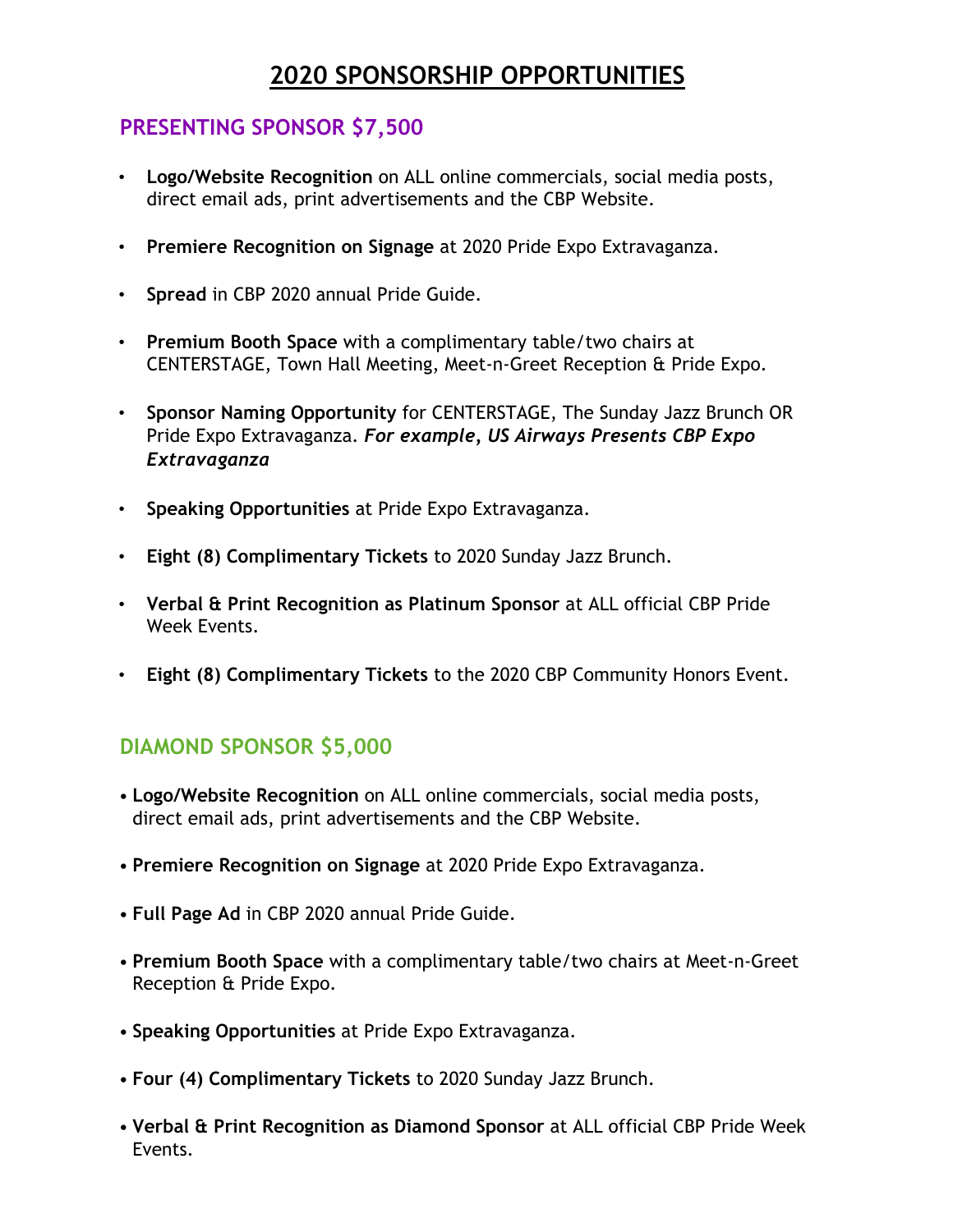## **EMERALD SPONSOR \$4,000**

- **Logo/Website Recognition** on ALL online commercials, social media posts, direct email ads, print advertisements and the CBP Website.
- **Premiere Recognition on Signage** at 2020 Pride Expo Extravaganza.
- **Half Page Ad** in CBP 2020 annual Pride Guide.
- **Complimentary Booth Space** with a table & two chairs at Pride Expo.
- **Two (2) Complimentary Tickets** to 2020 Sunday Jazz Brunch.
- **Verbal & Print Recognition as Emerald Sponsor** at ALL official CBP Pride Week Events.

## **GOLD SPONSOR \$2,000**

- **Logo/Website Recognition** on ALL online commercials, social media posts, direct email ads, print advertisements and the CBP Website.
- **Recognition on Select Signage** at 2020 Pride Expo Extravaganza.
- **Quarter Page Ad** in CBP 2020 annual Pride Guide.
- **Verbal & Print Recognition as Emerald Sponsor** at ALL official CBP Pride Week Events.

## **SILVER SPONSOR \$1000**

- **Logo/Website Recognition** on ALL online commercials, social media posts, direct email ads, print advertisements and the CBP Website**.**
- **Recognition on Select Signage** at 2020 Pride Expo Extravaganza.
- **Business Card-Sized Ad** in CBP 2020 annual Pride Guide.
- **Verbal & Print Recognition as Silver Sponsor** at ALL official CBP Pride Week Events.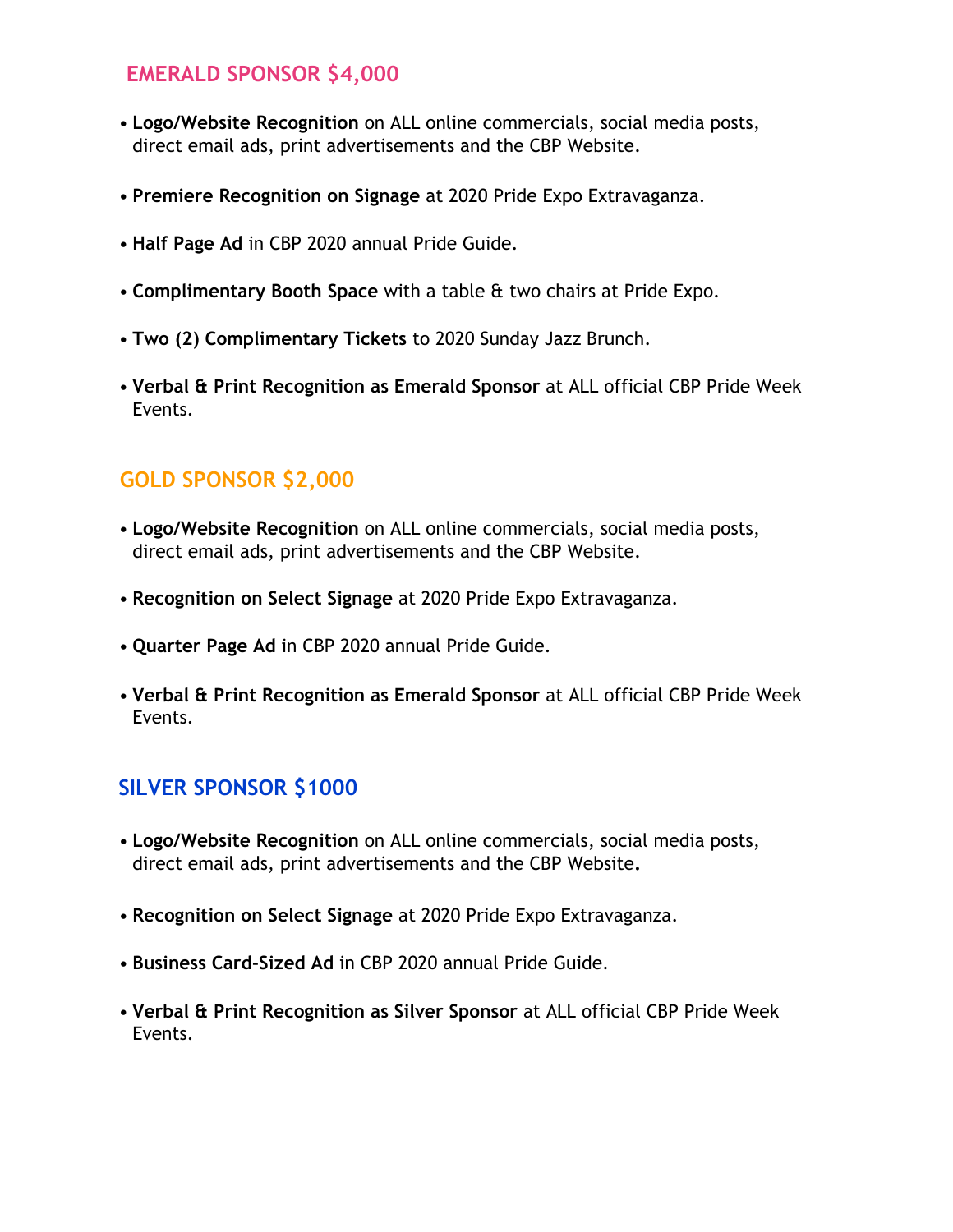## **BRONZE SPONSOR \$500.00**

- **• Logo/Website Recognition** on ALL online commercials, social media posts, direct email ads, print advertisements and the CBP Website**.**
- **• Recognition on Select Signage** at 2020 Pride Expo Extravaganza.
- **Two (2) Complimentary Tickets** to 2020 CBP Thank You Reception.
- **• Name Recognition** in CBP 2020 annual Pride Guide.

#### **CBP Ambassadors \$100.00**

- **Name Recognition** in CBP 2020 annual Pride Guide.
- **One (1) Complimentary Ticket** to 2020 CBP Thank You Reception.

#### **CBP Giving Circle \$99.00 or below**

• **Name Recognition** on all CBP Social Media platforms.

## **Other Opportunities To Support CBP**

#### **Exclusive Event Sponsorship**

For information regarding sponsoring one OR more of our stellar CBP Pride Week events [in part or its entirety], **please contact our Development Director, Jermaine Nakia Lee via email,** 

**development@charlotteblackpride.org OR phone, 980-309-1318.**

#### **CBP Event Guide**

To be distributed to participants at all CBP Pride Week Events. The 2020 Pride Guide will also be distributed to Charlotte-area LGBTQ+ & friendly businesses as well as our partner organizations.

#### **Digital ad copy must be submitted by June 18, 2020.**

All art work must be submitted in jpeg OR vector file format. Email all ad requests to: **communications@charlotteblackpride.org**

- Full Page Ad **\$150.00**
- Half Page Ad **\$75.00**
- Third Page Ad **\$50.00**